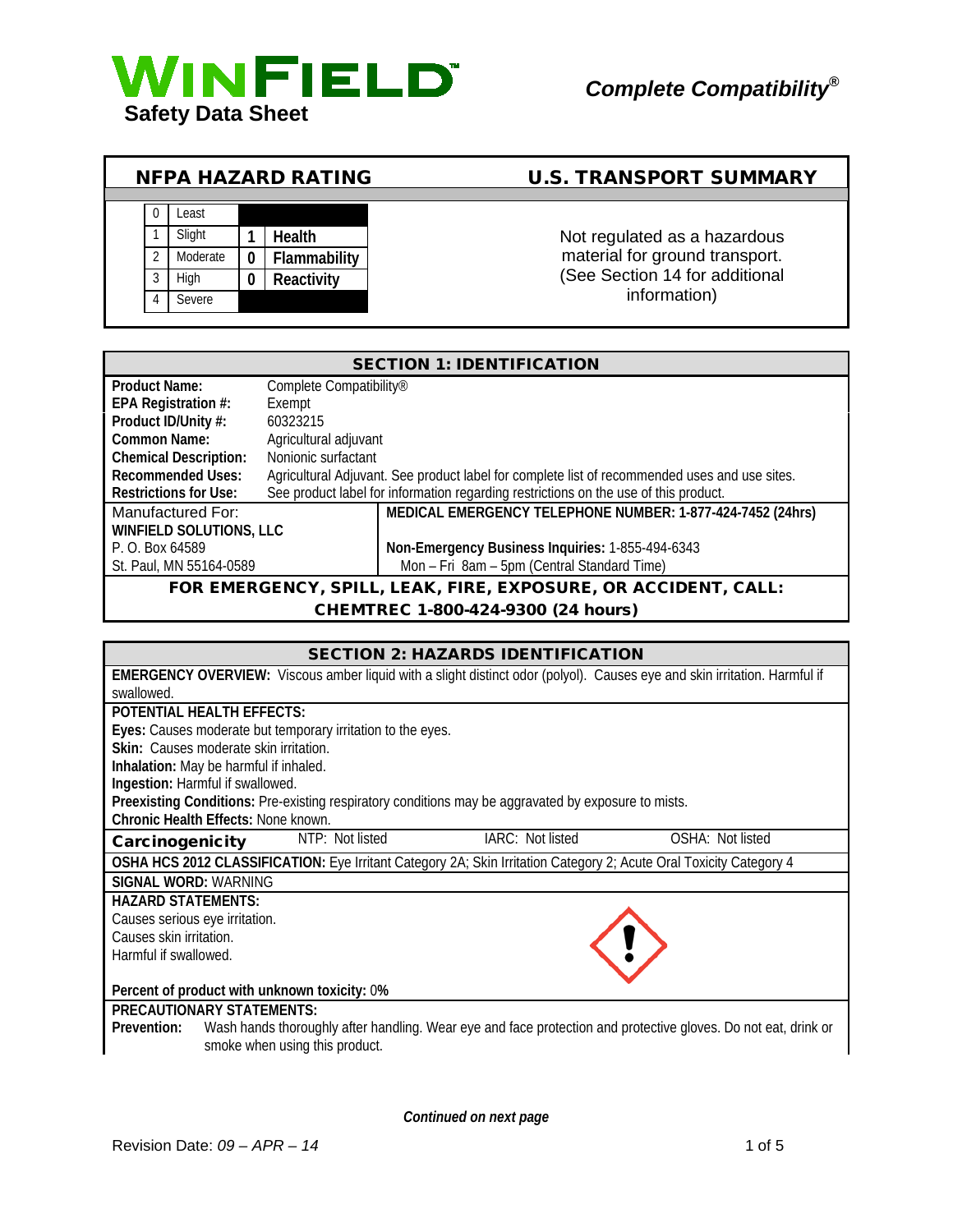# *Complete Compatibility®*

**Response: If in eyes:** Rinse cautiously with water for 15 minutes. Remove contact lenses, if present and easy to do. Continue rinsing. If eye irritation persists get medical attention. **If on skin:** Wash with plenty of water. If skin irritation occurs: Get medical attention. Take off contaminated clothing and wash before reuse. **If Swallowed:** Immediately call a poison control center (1-877-424-7452) or doctor for treatment advice. Rinse mouth. **Storage:** See section 7 for information on product storage.

**Disposal:** Dispose of contents/container in accordance with Federal, state and local regulations.

| <b>SECTION 3: COMPOSITION/INFORMATION ON INGREDIENTS</b>                                                                                           |              |            |  |
|----------------------------------------------------------------------------------------------------------------------------------------------------|--------------|------------|--|
| Ingredient                                                                                                                                         | % (wt)       | CAS Reg. # |  |
| Proprietary blend of ethoxylated alcohol phosphates and formulary aids<br>(contains)                                                               | 100.0%       | N/A        |  |
| Phosphoric acid                                                                                                                                    | $< 5.0\%$    | 7664-38-2  |  |
| Ethylene oxide                                                                                                                                     | $< 0.0001\%$ | $75-21-8$  |  |
| Glycol ethers                                                                                                                                      | $< 5.0\%$    | N/A        |  |
|                                                                                                                                                    |              |            |  |
| *Ingredients not specifically listed are non-hazardous and/or are considered to be confidential business information under 29<br>CFR 1910.1200(i). |              |            |  |

See Section 8 for exposure limits.

#### SECTION 4: FIRST AID MEASURES Inhalation: Remove person from contaminated area to fresh air and assist breathing as needed. Seek medical attention or call a poison control center for treatment advice. In case of inhalation of decomposition products in a fire, symptoms may be delayed. The exposed person may need to be kept under medical surveillance for 48 hours. Ingestion: Seek medical attention or call a poison control center immediately. Do not induce vomiting unless told to do so by a poison control center or doctor. Do not give anything by mouth to an unconscious person. Eyes: Flush eyes with clean water for at least 15 minutes. Lift eyelids to facilitate irrigation. If present, remove contact lenses after 5 minutes and continue rinsing. Seek medical attention if irritation persists. **Skin:** Remove contaminated clothing and wash before re-using them. Wash exposed skin with soap and water. Seek medical attention if skin becomes irritated.

## SECTION 5: FIRE FIGHTING MEASURES

**Suitable Extinguishing Media:** Use water spray, alcohol foam, dry chemical, or carbon dioxide (CO2). **Unsuitable Extinguishing Media:** Water jet.

**Special Fire Fighting Procedures:** Wear NIOSH/MSHA approved self-contained breathing apparatus and full bunker gear. Dike area to prevent runoff and contamination of water sources. Dispose of fire control water later. Avoid breathing vapors; keep upwind.

**Hazardous Combustion Products:** Toxic gases such as carbon monoxide and other asphyxiates may form. **Unusual Fire and Explosion Hazards:** Heat may build pressure and rupture closed containers, spreading fire and increasing the risk of injury.

## SECTION 6: ACCIDENTAL RELEASE MEASURES

**Personal Precautions:** Refer to Section 8 for personal protective equipment to be worn during containment and clean-up of a spill involving this product.

**Environmental Precautions:** Keep spilled product from entering nearby sewers or waterways.

**Methods for Containment:** Contain spilled liquid by diking area with sand or earth.

**Methods for Clean-up:** Cover contained spill with an inert absorbent material such as sand, vermiculite or other appropriate material. Vacuum, scoop or sweep up material and place in a container for disposal. Do not place spilled material back in original container.

**Other Information:** Spills of this product may require reporting under the Comprehensive Environmental Response, Compensation, and Liability Act (CERCLA) as the product contains glycol ethers with a reportable quantity (RQ) of 1 lb. See Section 15 for additional information.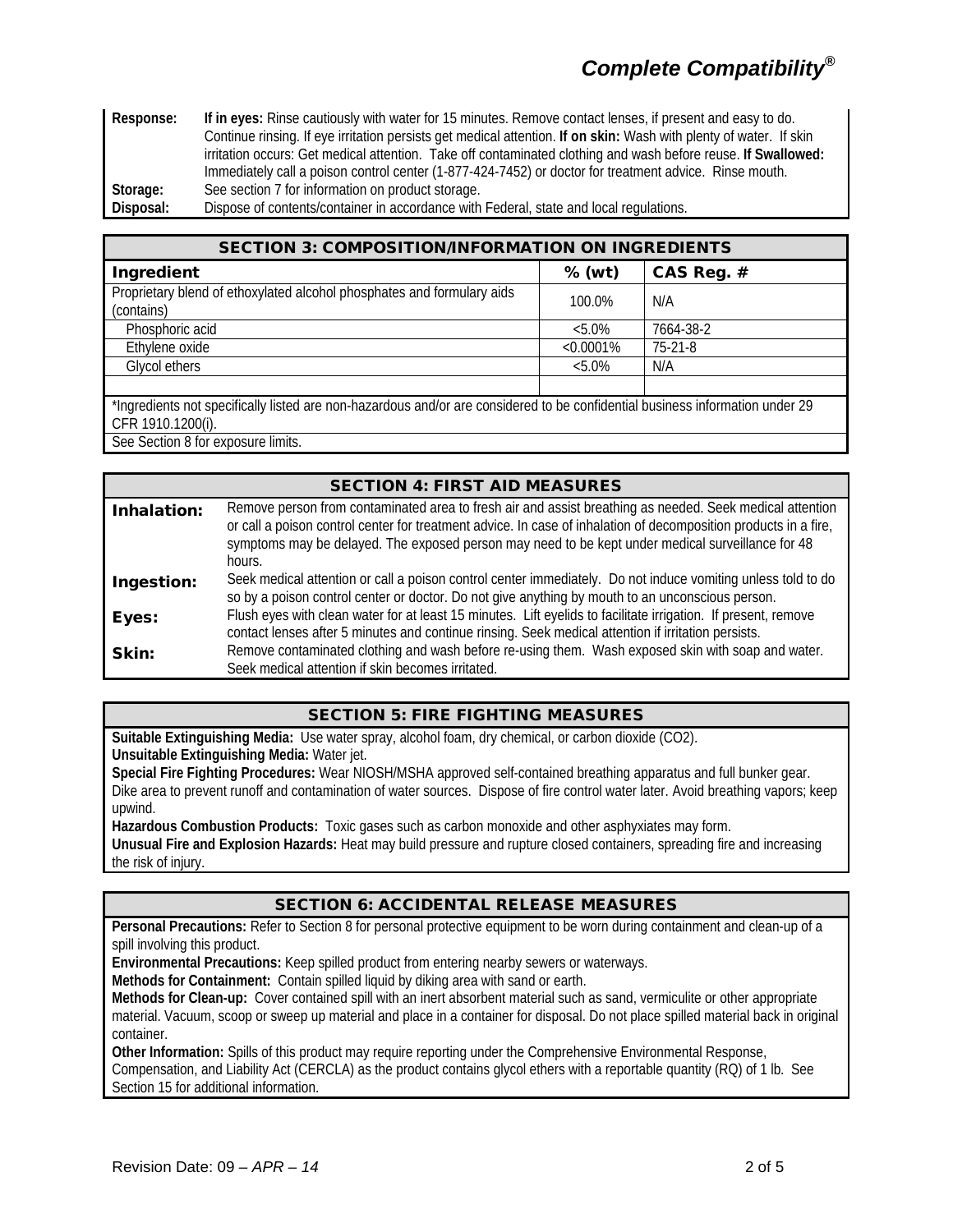#### SECTION 7: HANDLING AND STORAGE

**Handling:** Ensure adequate ventilation. Immediately clean up spills that occur during handling. Keep containers closed when not in use. Practice good hygiene after using this material, especially before eating, drinking, smoking, using the toilet, or applying cosmetics.

**Storage:** Store in cool, dry area away from children, feed and food products in an area away from incompatible substances. Protect packaging from physical damage. Protect from exposure to fire. Do not leave container in temperatures above 120°F. **Minimum Storage Temperature:** Not determined

**Other Precautions:** Consult Federal, state and local laws and regulations pertaining to storage.

#### SECTION 8: EXPOSURE CONTROLS/PERSONAL PROTECTION

| <b>Exposure Guidelines</b>                                                                                                     |                 |                  |                 |  |
|--------------------------------------------------------------------------------------------------------------------------------|-----------------|------------------|-----------------|--|
| Component:                                                                                                                     | <b>OSHA PEL</b> | <b>ACGIH TLV</b> | NIOSH REL       |  |
|                                                                                                                                | 1 mg/m $3$ TWA; | 1 mg/m $3$ TWA;  | 1 mg/m $3$ TWA; |  |
| Phosphoric acid                                                                                                                | 3 mg/m3 STEL    | 3 ppm STEL       | 3 mg/m3 STEL    |  |
| Respiratory Protection: Seek professional advice prior to respirator selection and use. Follow OSHA respirator regulations (29 |                 |                  |                 |  |
| CFR 1910.134) and, if necessary, wear an OSHA/NIOSH-approved respirator for acid gases.                                        |                 |                  |                 |  |
| Local Exhaust: Provide general or local exhaust ventilation systems to maintain airborne<br><b>Engineering Controls:</b>       |                 |                  |                 |  |
| concentrations below OSHA PELs or other specified exposure limits. Local exhaust ventilation is                                |                 |                  |                 |  |
| preferred.                                                                                                                     |                 |                  |                 |  |
| Protective Gloves: Wear chemically protective gloves to prevent exposure to the skin.                                          |                 |                  |                 |  |
| Eye Protection: To avoid contact with eyes, wear chemical goggles or face shield and safety glasses. Contact lenses are not    |                 |                  |                 |  |
| eye protective devices. An emergency eyewash or water supply should be readily accessible to the work area.                    |                 |                  |                 |  |
| Other Protective Clothing or Equipment: Wear long-sleeve shirt, long pants and shoes plus socks to prevent prolonged or        |                 |                  |                 |  |
| repeated skin contact.                                                                                                         |                 |                  |                 |  |

**Work/Hygienic Practices:** Never eat, drink, nor use tobacco in work areas. Practice good hygiene after using this material, especially before eating, drinking, smoking, using the toilet, or applying cosmetics.

#### SECTION 9: PHYSICAL AND CHEMICAL PROPERTIES

| <b>Physical State:</b>      |
|-----------------------------|
| Vapor Pressure (mm Hg):     |
| Vapor Density (Air=1):      |
| Solubility in Water (wt %): |
| <b>Viscosity:</b>           |
| Appearance and odor:        |
|                             |

Viscous amber liquid with slight polyol odor

**Physical State:** Liquid **Specific Gravity (H2O=1):** 1.067 (typical) **Vapor Pressure (mm Hg):** Not determined **Density (lbs/gallon):** 8.90 lbs/gal (typical)<br> **Not determined Melting Point/Freezing Point:** Not determined **Melting Point/Freezing Point:** Not determined Soluble, Hazy **Boiling Point/Range:** Not determined<br>
Not determined **beiling Point/Range:** Not determined **Victor Vietnamined pH** (5% Solution): Not determined **pH** (5% Solution): Not determined **pH** (5% Solution): **Flash Point:** 

## SECTION 10: STABILITY AND REACTIVITY

**Reactivity:** None known.

**Chemical Stability:** Product is stable at ambient temperature and pressure, under normal storage and handling. **Possibility of Hazardous Reactions:** None known.

**Conditions to Avoid:** Avoid heat and open flame. Isolate from strong oxidizing agents and acids.

**Incompatible Materials:** Strong oxidizing agents and acids

**Hazardous Decomposition Products:** Toxic gases such as carbon monoxide and other asphyxiates may form.

|                                  | SECTION TE TOXICOLOGICAL INFORMATION                                                           |
|----------------------------------|------------------------------------------------------------------------------------------------|
| <b>ACUTE TOXICITY</b>            |                                                                                                |
| Eye Effects:                     | Causes moderate irritation to eyes including redness, tearing, blurred vision and discomfort.  |
| <b>Skin Effects:</b>             | LD50 is not determined. Causes moderate irritation to skin including defatting and dermatitis. |
|                                  | Absorption through the skin increases exposure. Prolonged exposure may cause more severe       |
|                                  | irritation such as local redness, swelling and burns.                                          |
| <b>Acute Inhalation Effects:</b> | LC50 is not determined. Inhalation may irritate the respiratory tract and cause headaches and  |
|                                  | dizziness.                                                                                     |
|                                  | Continued on nort none                                                                         |

SECTION 11: TOXICOLOGICAL INFORMATION

*Continued on next page*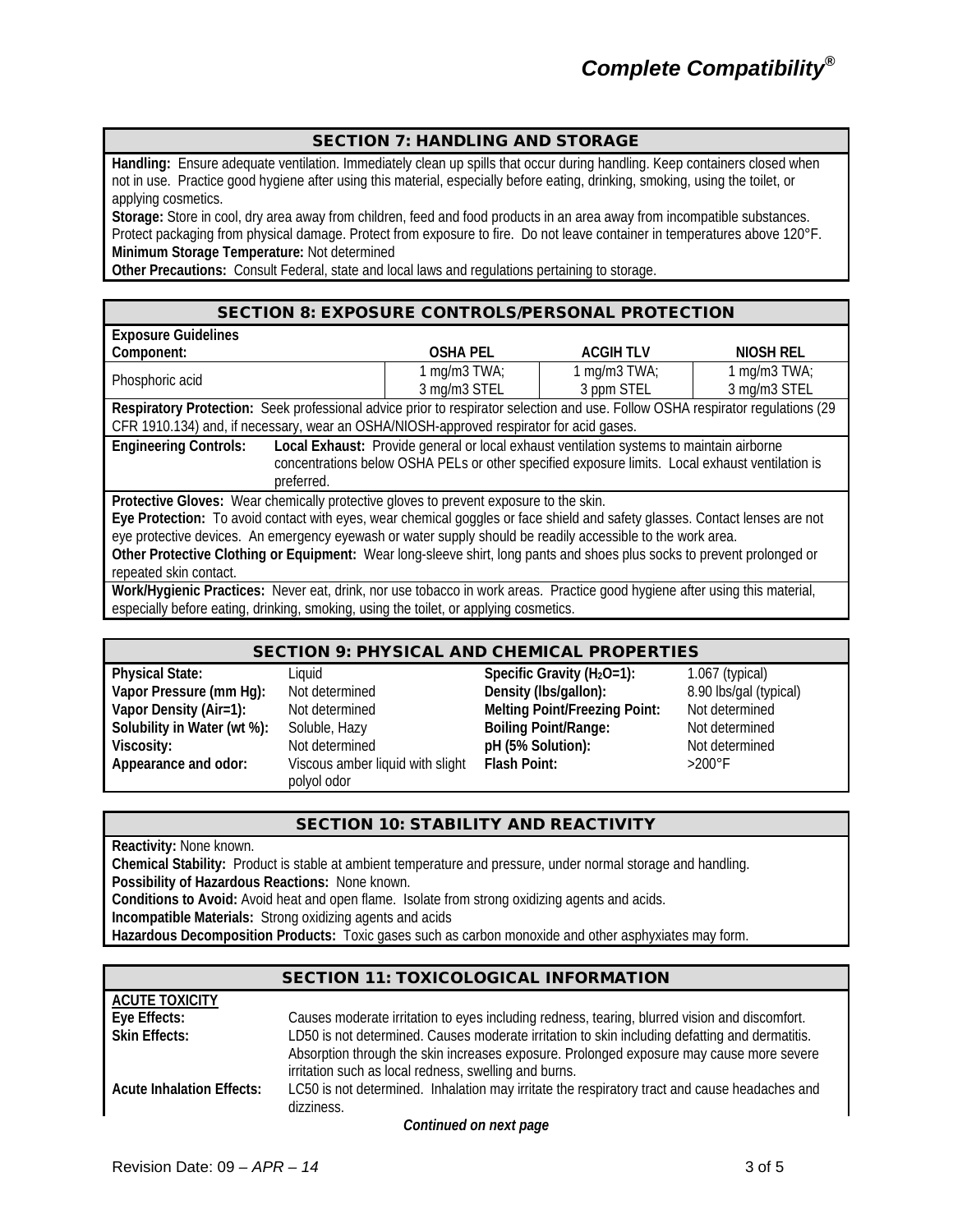| <b>Acute Oral Effects:</b>                                  | LD50 is not determined. Swallowing can cause severe abdominal irritation, nausea, vomiting, and<br>diarrhea |  |  |  |
|-------------------------------------------------------------|-------------------------------------------------------------------------------------------------------------|--|--|--|
| Specific Target Organ<br>Toxicity:                          | None known                                                                                                  |  |  |  |
| <b>CHRONIC TOXICITY</b>                                     |                                                                                                             |  |  |  |
| <b>Chronic Effects:</b>                                     | Not anticipated to have chronic health effects due to exposure.                                             |  |  |  |
| Carcinogenicity:                                            | None of the components of this product are known or suspected of having carcinogenic effects.               |  |  |  |
| Mutagenicity:                                               | None of the components of this product are known or suspected of having mutagenic effects.                  |  |  |  |
| Teratogenicity:                                             | None of the components of this product are known or suspected of having teratogenic effects.                |  |  |  |
| <b>Reproductive Toxicity:</b>                               | None of the components of this product are known or suspected of having effects on the                      |  |  |  |
|                                                             | reproductive system.                                                                                        |  |  |  |
| <b>POTENTIAL HEALTH EFFECTS:</b>                            |                                                                                                             |  |  |  |
| Eyes: Causes moderate but temporary irritation to the eyes. |                                                                                                             |  |  |  |
| Skin: Causes moderate skin irritation.                      |                                                                                                             |  |  |  |
| Inhalation: May be harmful if inhaled.                      |                                                                                                             |  |  |  |
| Ingestion: Harmful if swallowed.                            |                                                                                                             |  |  |  |
|                                                             |                                                                                                             |  |  |  |

| <b>SECTION 12: ECOLOGICAL INFORMATION</b>    |                |  |  |
|----------------------------------------------|----------------|--|--|
| <b>ENVIRONMENTAL SUMMARY: Not determined</b> |                |  |  |
| ECOTOXICITY DATA:                            |                |  |  |
| Fish Acute and Prolonged Toxicity:           | Not determined |  |  |
| <b>Aquatic Invertebrate Acute Toxicity:</b>  | Not determined |  |  |
| <b>Aquatic Plant Toxicity:</b>               | Not determined |  |  |
| <b>Bird Acute and Prolonged Toxicity:</b>    | Not determined |  |  |
| Honeybee Toxicity:                           | Not determined |  |  |
| <b>ENVIRONMENTAL EFFECTS:</b>                |                |  |  |
| Soil Absorption/Mobility:                    | Not determined |  |  |
| Persistence and degradability:               | Not determined |  |  |
| <b>Bioaccumulative Potential:</b>            | Not determined |  |  |
| Other adverse effects:                       | None known     |  |  |
|                                              |                |  |  |

### SECTION 13: DISPOSAL CONSIDERATIONS

**Waste:** Dispose of in accordance with applicable Federal, state and local laws and regulations. **Container:** Triple rinse and recycle the container or dispose of in accordance with Federal, state and local laws and regulations. **RCRA Characteristics:** It is the responsibility of the individual disposing of this product to determine the RCRA classification and hazard status of the waste.

| <b>SECTION 14: TRANSPORT INFORMATION</b> |                                                                                                                         |  |
|------------------------------------------|-------------------------------------------------------------------------------------------------------------------------|--|
| DOT:<br>(Ground)                         | Not regulated by the U.S. Department of Transportation as a hazardous substance in quantities less than 2.5<br>gallons. |  |
| IMDG:                                    |                                                                                                                         |  |
| (Sea)                                    | Not determined                                                                                                          |  |
| IATA:<br>(Air)                           | Not determined                                                                                                          |  |
| TDG:<br>(Canada)                         | Not determined                                                                                                          |  |